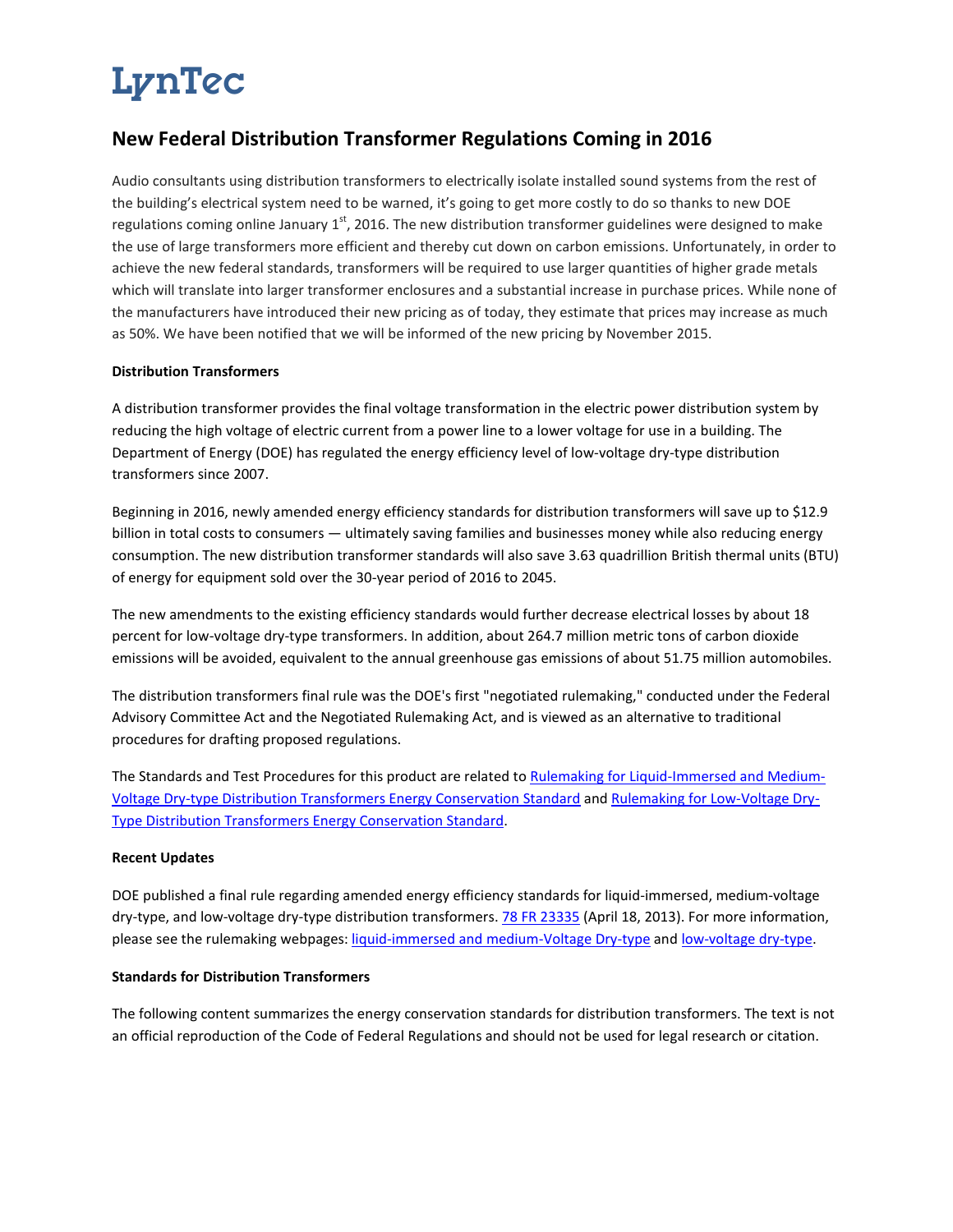### LynTec

#### **Current Standard**

Distribution transformers covered by this standard are defined in the Code of Federal Regulations, [10 CFR 431.192](http://www.gpo.gov/fdsys/pkg/CFR-2012-title10-vol3/pdf/CFR-2012-title10-vol3-sec431-192.pdfhttp:/www.gpo.gov/fdsys/pkg/CFR-2011-title10-vol3/pdf/CFR-2011-title10-vol3-sec431-192.pdf) The three types of distribution transformers covered by the standard: low-voltage dry-type (less than 600 volts), liquid-immersed, and medium-voltage, dry-type distribution transformers. The full standard can be found in the Code of Federal Regulations, [10 CFR 431.196](http://www.gpo.gov/fdsys/pkg/CFR-2012-title10-vol3/pdf/CFR-2012-title10-vol3-sec431-196.pdf) . This information is also in the Electronic Code of Federal [Regulations.](http://ecfr.gpoaccess.gov/cgi/t/text/text-idx?c=ecfr&sid=541080b058f9e8ec8e88d54bddd7fe85&rgn=div8&view=text&node=10:3.0.1.4.19.11.65.4&idno=10http://ecfr.gpoaccess.gov/cgi/t/text/text-idx?c=ecfr&sid=f5550c56b5d20471d302d974450100dd&rgn=div8&view=text&node=10:3.0.1.4.19.11.64.4&idno=10)

| Single phase |                             | Three phase |                             |
|--------------|-----------------------------|-------------|-----------------------------|
| kVa          | Efficiency (%) <sup>1</sup> | kVa         | Efficiency (%) <sup>1</sup> |
| 15           | 97.7                        | 15          | 97.0                        |
| 25           | 98.0                        | 30          | 97.5                        |
| 37.5         | 98.2                        | 45          | 97.7                        |
| $50\,$       | 98.3                        | 75          | 98.0                        |
| 75           | 98.5                        | 112.5       | 98.2                        |
| 100          | 98.6                        | 150         | 98.3                        |
| 167          | 98.7                        | 225         | 98.5                        |
| 250          | 98.8                        | 300         | 98.6                        |
| 333          | 98.9                        | 500         | 98.7                        |
|              |                             | 750         | 98.8                        |
|              |                             | 1000        | 98.9                        |

#### **Table 1. Energy Conservation Standards for Low-Voltage Dry-Type Distribution Transformers**

 $1$  Efficiencies are determined at the following reference conditions: (1) for no-load losses, at the temperature of 20°C, and (2) for load-losses, at the temperature of 75°C and 35 percent of nameplate load. (Source: Table 4–2 of National Electrical Manufacturers Association (NEMA) Standard TP–1–2002, "Guide for Determining Energy Efficiency for Distribution Transformers.")